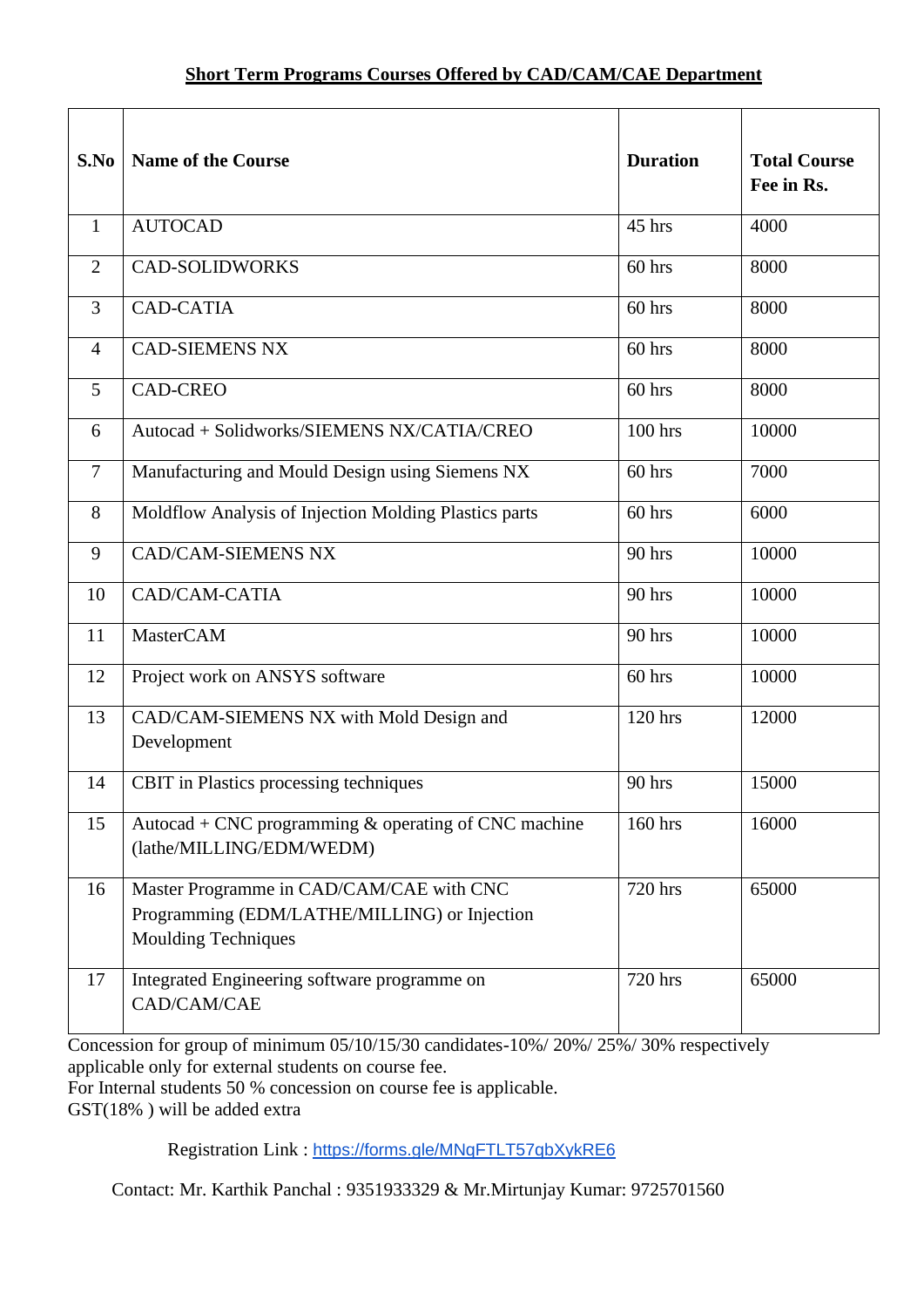## **Sponsored Programs offered by CIPET:IPT Ahmedabad**

| S.No | <b>Name of the Program</b>                               | <b>Sponsored by</b>   | <b>Duration</b>   | <b>Total</b>  | <b>Eligibility</b>                                    | <b>Contact</b>                           |
|------|----------------------------------------------------------|-----------------------|-------------------|---------------|-------------------------------------------------------|------------------------------------------|
|      |                                                          |                       |                   | <b>Intake</b> |                                                       | <b>Person</b>                            |
| 01   | Siemens NX CAD/CAM<br>with Mould Design &<br>Development | <b>DSAG</b>           | 3 Month           | 23            | Min.<br>ITI/Diploma<br>pass<br>students of<br>Gujarat | Mr.<br>Mirtunjay<br>Kumar-<br>9725701560 |
| 02   | Programming & Operator<br>of CNC Milling Machine         | <b>DSAG</b>           | 4 Month           | 50            | Min.<br>ITI/Diploma<br>pass<br>students of<br>Gujarat | Mr. Karthik<br>Panchal:<br>9351933329    |
|      |                                                          |                       | 960               | 30            | $\overline{\text{Min. 8}}^{\text{th}}$                | Mr. Karthik                              |
| 03   | Machine Operator - Tool<br>Room (CPC/Q5104)              | <b>MSME</b>           | Hrs(6)<br>months) |               | Pass of<br>Gujarat                                    | Panchal:<br>9351933329                   |
|      | <b>Plastics Product</b>                                  |                       | 960               | 30            | Min. $8th$                                            | Mr. Anil                                 |
| 04   | <b>Manufacturing Operator</b>                            | <b>MSME</b>           | Hrs(6)            |               | Pass of                                               | Shah                                     |
|      | (CPC/Q0105)                                              |                       | months)           |               | Gujarat                                               | 9428018172                               |
| 05   | <b>Machine Operator Assitant</b>                         |                       | 480               | 60            | Min. $8th$                                            | Mr. Anil                                 |
|      | <b>Plastics Processing</b>                               |                       | Hours             |               | Pass of                                               | Shah                                     |
|      | (RSC/Q4801(CPC/Q0103))                                   | <b>PMKVY</b>          |                   |               | Gujarat                                               | 9428018172                               |
| 06   | Machine Operator &                                       |                       | 480               | 60            | Min. $8th$                                            | Mr. Karthik                              |
|      | Programmer: CNC Milling                                  |                       | Hours             |               | Pass of                                               | Panchal:                                 |
|      | (RSC/Q4301((CPC/Q7103)                                   | <b>PMKVY</b>          |                   |               | Gujarat                                               | 9351933329                               |
| 07   | <b>Machine Operator</b>                                  |                       |                   | 60            | Min. 8 <sup>th</sup>                                  | Mr. Anil                                 |
|      | <b>Assistant Injection</b>                               |                       |                   |               | Pass of                                               | Shah                                     |
|      | Moulding                                                 | <b>PMKVY</b>          | 480               |               | Gujarat                                               |                                          |
|      | (RSC/Q4501(CPC/Q0203)                                    |                       | Hours             |               |                                                       |                                          |
| 08   | Machine Operator-                                        | M/s Petronet          | 960               |               | Min. $8th$                                            | Mr. Anil                                 |
|      | Plastics Processing (CPC/Q                               | <b>LNG</b> Foundation | Hrs(6)            |               | Pass of All                                           | Shah                                     |
|      | 0104)                                                    |                       | months)           | 100           | India                                                 | 9428018172                               |
| 09   | Machine Operator - Tool                                  | M/s Petronet          | 960               |               | Min. $8th$                                            | Mr. Karthik                              |
|      | Room (CPC/Q 5104)                                        | <b>LNG</b> Foundation | Hrs(6)            |               | Pass of All                                           | Panchal:                                 |
|      |                                                          |                       | months)           | 25            | India                                                 | 9351933329                               |
| 10   | Machine Operator &                                       | M/s Petronet          | 960               |               | Min. $8th$                                            | Mr. Karthik                              |
|      | Programmer-CNC                                           | <b>LNG</b> Foundation | Hrs(6)            | 75            | Pass of All                                           | Panchal:                                 |
|      | Milling (CPC/Q 7404)                                     |                       | months)           |               | India                                                 | 9351933329                               |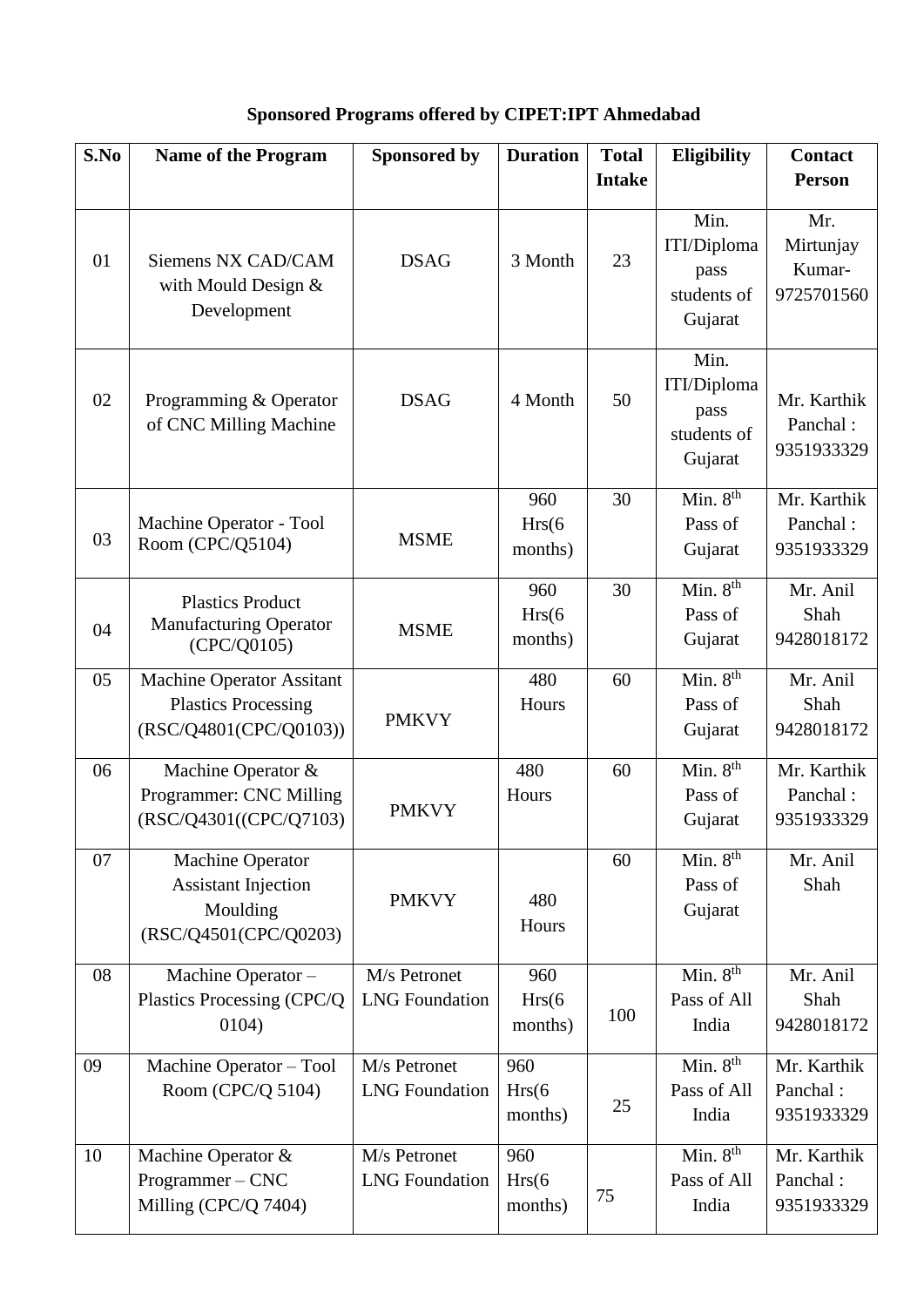| 11 | <b>CNC Programming VMC</b><br>Milling     | Centre for<br>Entrepreneurship<br>Development | 60 Hrs   | 20 | ITI/<br>Diploma<br>with Min.<br>01 Year<br>Experience<br>of MSME<br>Industries    | Mr. Karthik<br>Panchal:<br>9351933329 |
|----|-------------------------------------------|-----------------------------------------------|----------|----|-----------------------------------------------------------------------------------|---------------------------------------|
| 12 | <b>CNC</b> Programming Lathe              | Centre for<br>Entrepreneurship<br>Development | 60 Hrs   | 20 | ITI/<br>Diploma<br>with Min.<br>01 Year of<br>Experience<br>of MSME<br>Industries | Mr. Karthik<br>Panchal:<br>9351933329 |
| 13 | <b>CNC EDM &amp; WIRE CUT</b>             | Centre for<br>Entrepreneurship<br>Development | $60$ Hrs | 20 | ITI/<br>Diploma<br>with Min.<br>01 Year of<br>Experience<br>of MSME<br>Industries | Mr. Karthik<br>Panchal:<br>9351933329 |
| 14 | <b>Plastics Products</b><br>Manufacturing | Centre for<br>Entrepreneurship<br>Development | 60 Hrs   | 20 | ITI/<br>Diploma<br>with Min.<br>01 Year of<br>Experience<br>of MSME<br>Industries | Mr. Anil<br>Shah<br>9428018172        |